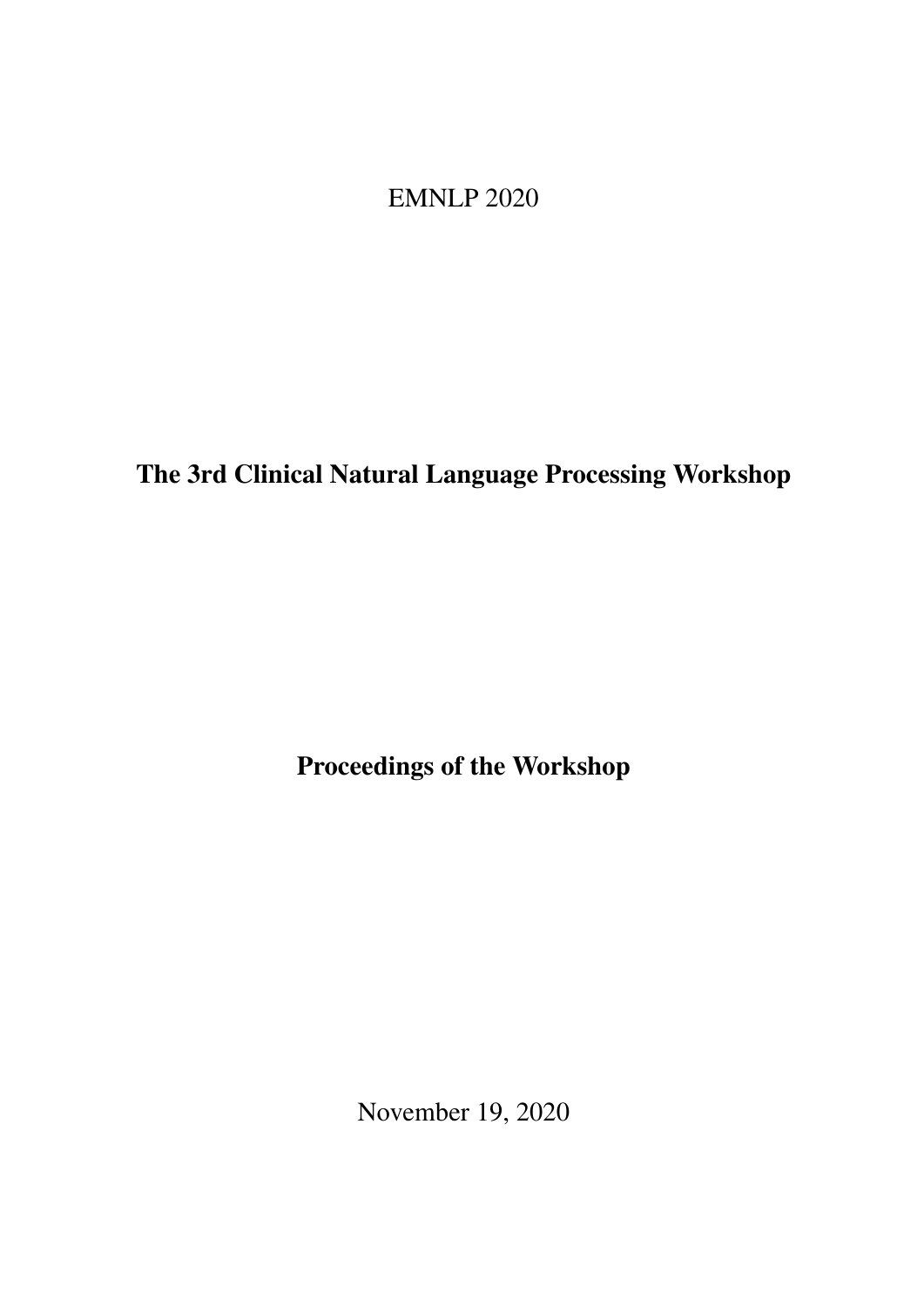c 2020 The Association for Computational Linguistics

Order copies of this and other ACL proceedings from:

Association for Computational Linguistics (ACL) 209 N. Eighth Street Stroudsburg, PA 18360 USA Tel: +1-570-476-8006 Fax: +1-570-476-0860 acl@aclweb.org

ISBN 978-1-952148-74-3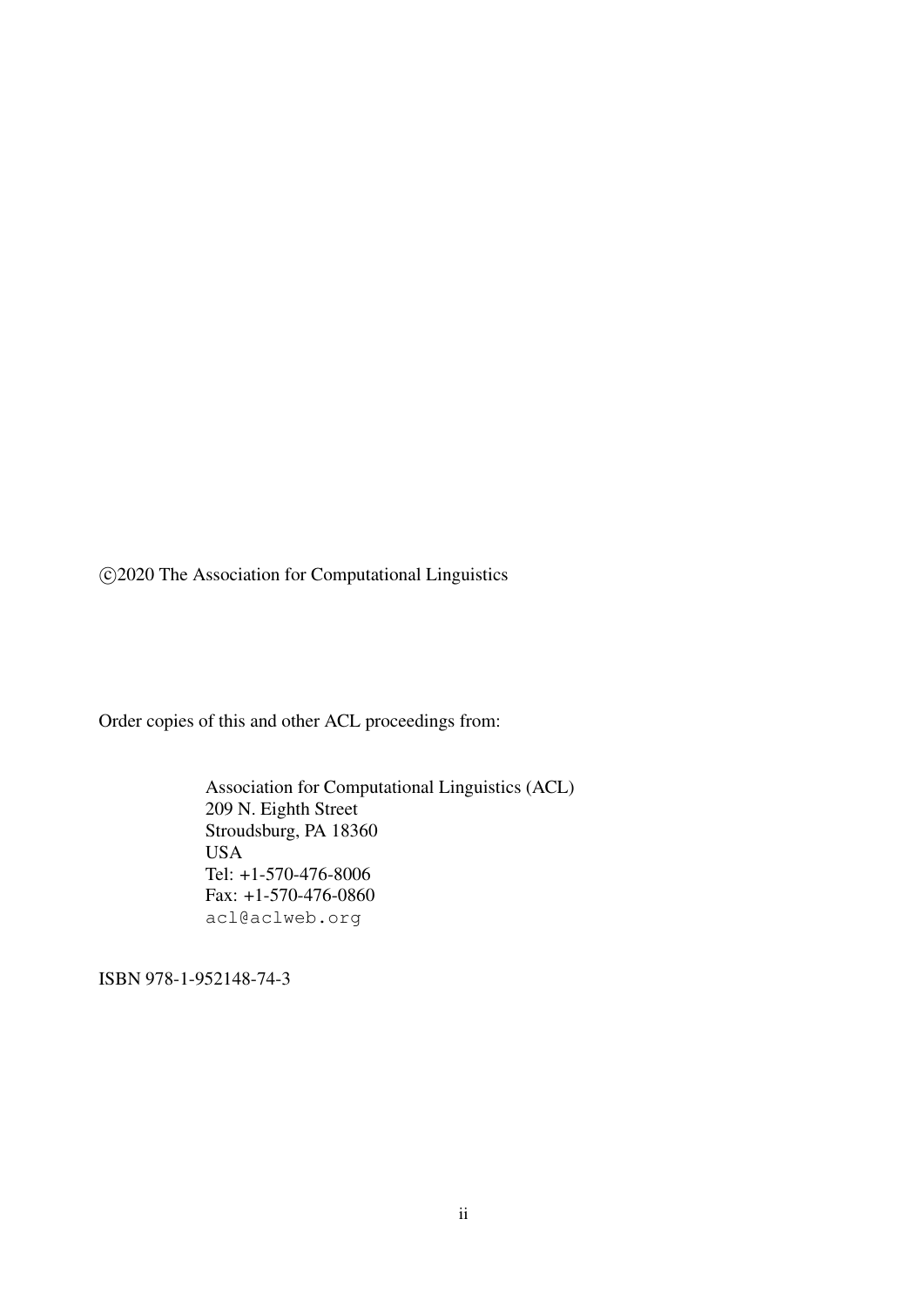# Introduction

This volume contains papers from the 3rd Workshop on Clinical Natural Language Processing (ClinicalNLP), held at EMNLP 2020.

Clinical text offers unique challenges that differentiate it not only from open-domain data, but from other types of text in the biomedical domain as well. Notably, clinical text contains a significant number of abbreviations, medical terms, and other clinical jargon. Clinical narratives are characterized by nonstandard document structures that are often critical to overall understanding. Narrative provider notes are designed to communicate with other experts while at the same time serving as a legal record. Finally, clinical notes contain sensitive patient-specific information that raise privacy and security concerns that present special challenges for natural language systems. This workshop focuses on the work that develops methods to address the above challenges, with the goal of advancing state-of-the-art in clinical NLP.

This year, we received the total of 48 submissions, out of which 14 were accepted as oral presentations and 19 as posters.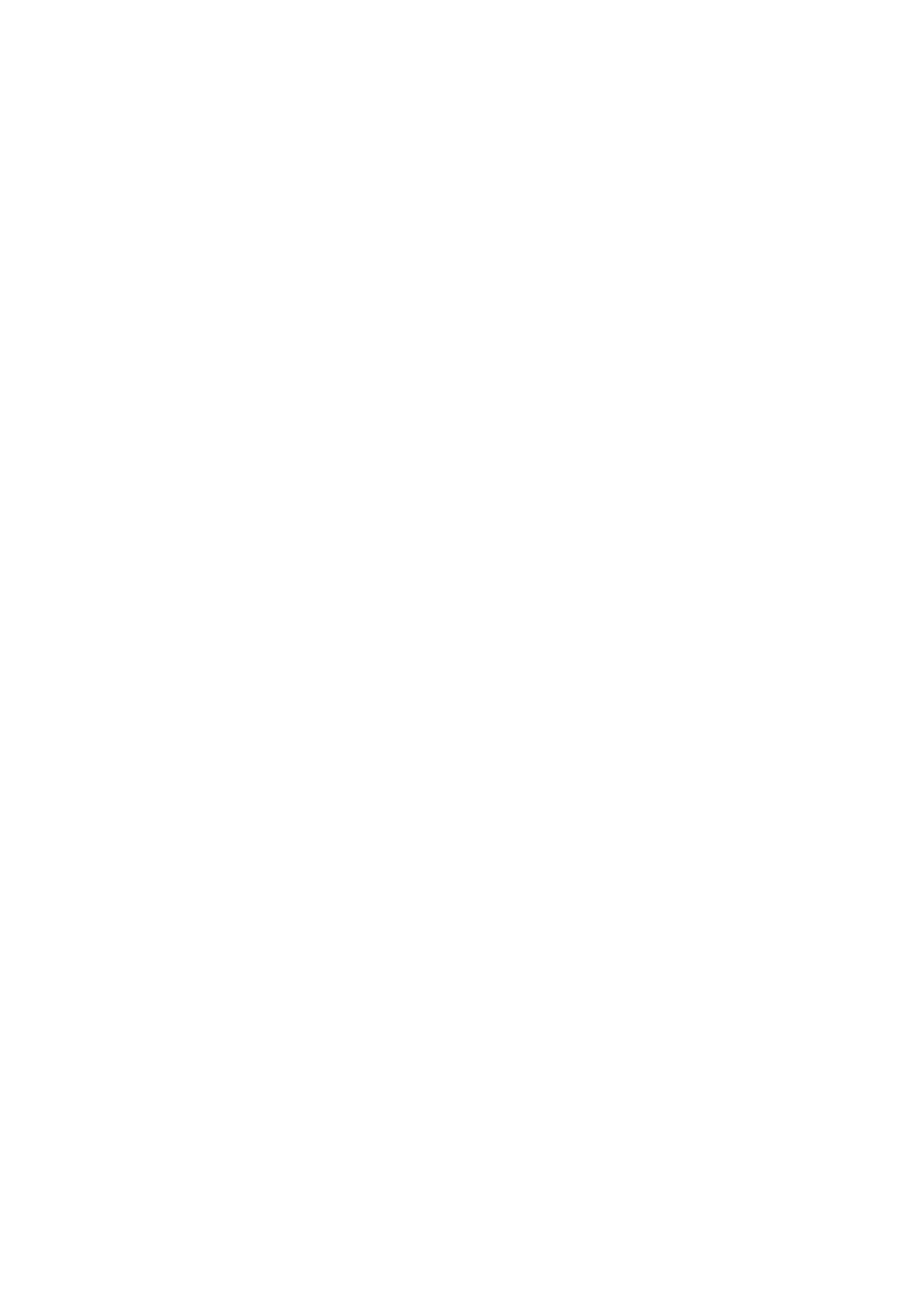#### Organizers:

Anna Rumshisky, UMass Lowell Kirk Roberts, University of Texas Health Science Center at Houston Steven Bethard, University of Arizona Tristan Naumann, Microsoft Research

#### Program Committee:

John Aberdeen, The MITRE Corporation Emily Alsentzer, Massachusetts Institute of Technology Sabine Bergler, Concordia University Parminder Bhatia, Amazon William Boag, Massachusetts Institute of Technology Cheryl Clark, The MITRE Corporation Surabhi Datta, University of Texas Health Science Center at Houston Murthy Devarakonda, Arizona State University Dmitriy Dligach, Loyola University Jungwei Fan, Mayo Clinic Jason Fries, Stanford University Travis Goodwin, National Library of Medicine Yoan Gutiérrez, University of Alicante Sadid Hasan, CVS Health Saeed Hassanpour, Dartmouth University Djoerd Hiemstra, Radboud University Eben Holderness, Brandeis University Baotian Hu, Harbin Institute of Technology Di Jin, Massachusetts Institute of Technology Alistair Johnson, Massachusetts Institute of Technology Yoshinobu Kano, Shizuoka University Egoitz Laparra, University of Arizona Chen Lin, Boston Children's Hospital Sijia Liu, Mayo Clinic Matthew McDermott, Massachusetts Institute of Technology Bridget McInnes, Virginia Commonwealth University Timothy Miller, Boston Children's Hospital Yifan Peng, Weill Cornell Medicine Hoifung Poon, Microsoft Research Preethi Raghavan, IBM Research Frank Rudzicz, University of Toronto Allen Schmaltz, Harvard University Thomas Searle, King's College London Chaitanya Shivade, Amazon Yuqi Si, University of Texas Health Science Center at Houston Sarvesh Soni, University of Texas Health Science Center at Houston Karin Verspoor, The University of Melbourne Byron Wallace, Northeastern University Yanshan Wang, Mayo Clinic Ben Wellner, The MITRE Corporation Stephen Wu, University of Texas Health Science Center at Houston Dongfang Xu, University of Arizona Rui Zhang, University of Minnesota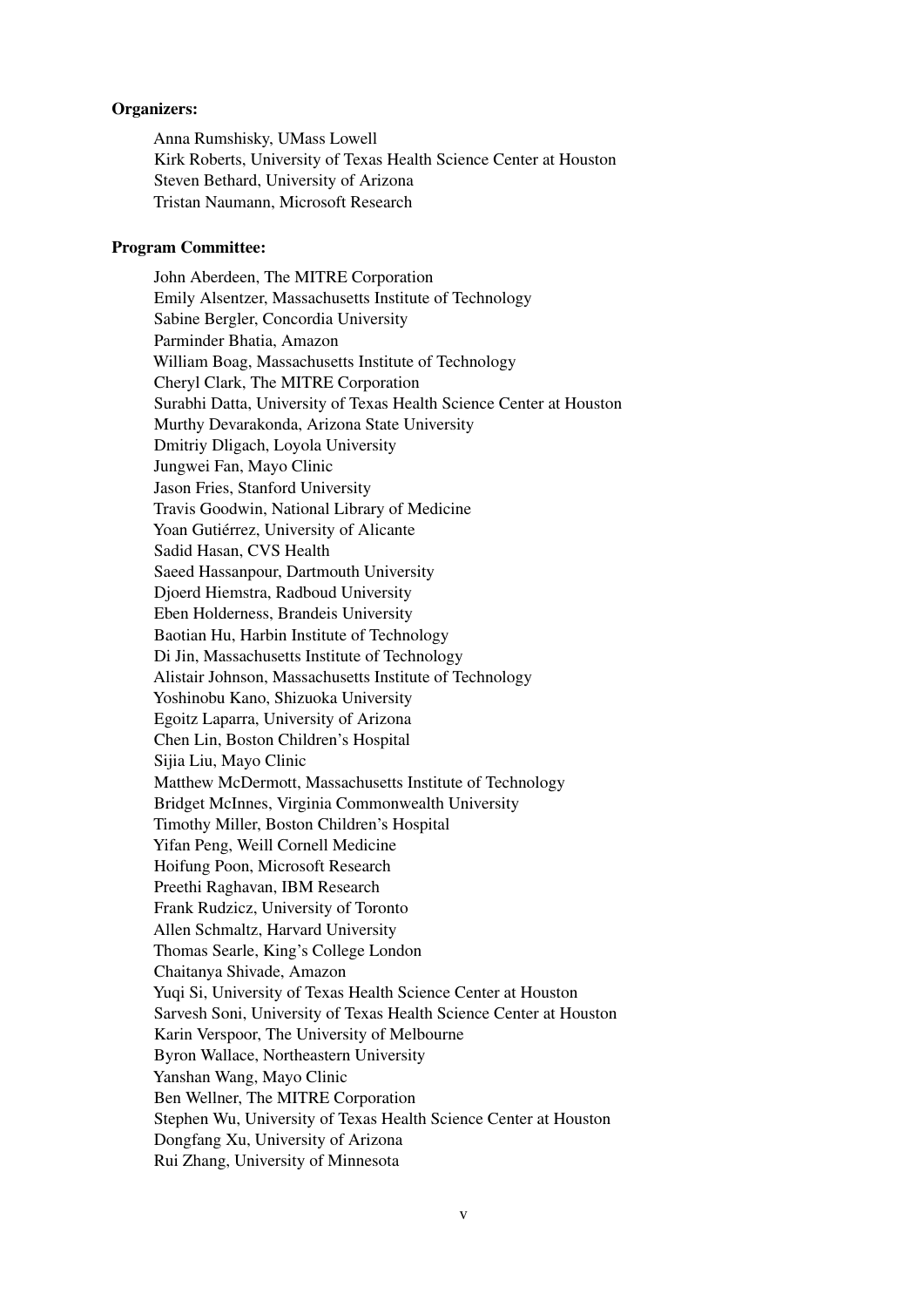# Invited Speaker:

Hong Yu, UMass Lowell

Talk Title: Deep Learning is Conquering Human Tasks. How Far Can it Go in Medicine? Advances, Challenges, and Future Directions

Biography: Hong Yu is faculty at the Department of Computer Science and Director of Biomedical and Health Research in Data Sciences, University of Massachusetts Lowell. She is also a Research Health Scientist at the Edith Nourse Rogers Memorial Veterans Hospital. She holds adjunct faculty positions at UMass Amherst and UMass Medical School. She is an elected fellow of the American College of Medical Informatics. She has published over 200 peer-reviewed articles in natural language processing and applied machine learning.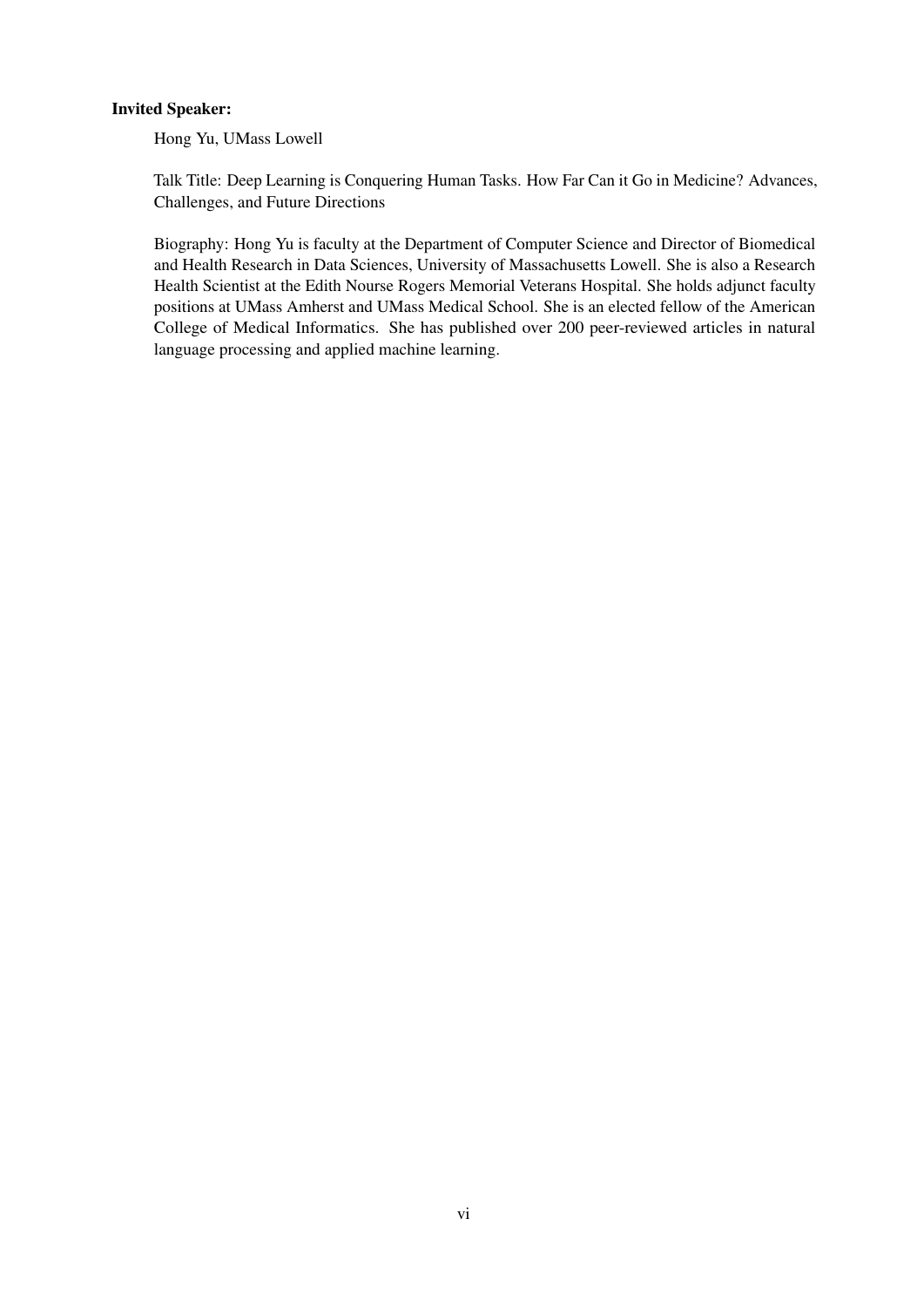# Table of Contents

| Various Approaches for Predicting Stroke Prognosis using Magnetic Resonance Imaging Text Records<br>Tak-Sung Heo, Chulho Kim, Jeong-Myeong Choi, Yeong-Seok Jeong and Yu-Seop Kim                                                                                                           |
|---------------------------------------------------------------------------------------------------------------------------------------------------------------------------------------------------------------------------------------------------------------------------------------------|
| <b>Multiple Sclerosis Severity Classification From Clinical Text</b><br>Alister D'Costa, Stefan Denkovski, Michal Malyska, Sae Young Moon, Brandon Rufino, Zhen                                                                                                                             |
| <b>BERT-XML: Large Scale Automated ICD Coding Using BERT Pretraining</b>                                                                                                                                                                                                                    |
| Incorporating Risk Factor Embeddings in Pre-trained Transformers Improves Sentiment Prediction in<br><b>Psychiatric Discharge Summaries</b>                                                                                                                                                 |
| Information Extraction from Swedish Medical Prescriptions with Sig-Transformer Encoder<br>John Pougué Biyong, Bo Wang, Terry Lyons and Alejo Nevado-Holgado41                                                                                                                               |
| Evaluation of Transfer Learning for Adverse Drug Event (ADE) and Medication Entity Extraction<br>Sankaran Narayanan, Kaivalya Mannam, Sreeranga P Rajan and P Venkat Rangan 55                                                                                                              |
| BioBERTpt - A Portuguese Neural Language Model for Clinical Named Entity Recognition<br>Elisa Terumi Rubel Schneider, João Vitor Andrioli de Souza, Julien Knafou, Lucas Emanuel Silva<br>e Oliveira, Jenny Copara, Yohan Bonescki Gumiel, Lucas Ferro Antunes de Oliveira, Emerson Cabrera |
| Dilated Convolutional Attention Network for Medical Code Assignment from Clinical Text                                                                                                                                                                                                      |
| <b>Classification of Syncope Cases in Norwegian Medical Records</b><br>Ildiko Pilan, Pål H. Brekke, Fredrik A. Dahl, Tore Gundersen, Haldor Husby, Øystein Nytrø and                                                                                                                        |
| Comparison of Machine Learning Methods for Multi-label Classification of Nursing Education and Li-<br>censure Exam Questions                                                                                                                                                                |
|                                                                                                                                                                                                                                                                                             |
| Clinical XLNet: Modeling Sequential Clinical Notes and Predicting Prolonged Mechanical Ventilation<br>Kexin Huang, Abhishek Singh, Sitong Chen, Edward Moseley, Chih-Ying Deng, Naomi George                                                                                                |
| Automatic recognition of abdominal lymph nodes from clinical text<br>Yifan Peng, Sungwon Lee, Daniel C. Elton, Thomas Shen, Yu-xing Tang, Qingyu Chen, Shuai                                                                                                                                |
|                                                                                                                                                                                                                                                                                             |
| How You Ask Matters: The Effect of Paraphrastic Questions to BERT Performance on a Clinical SQuAD<br><b>Dataset</b>                                                                                                                                                                         |
| Relative and Incomplete Time Expression Anchoring for Clinical Text                                                                                                                                                                                                                         |
| Louise Dupuis, Nicol Bergou, Hegler Tissot and Sumithra Velupillai117                                                                                                                                                                                                                       |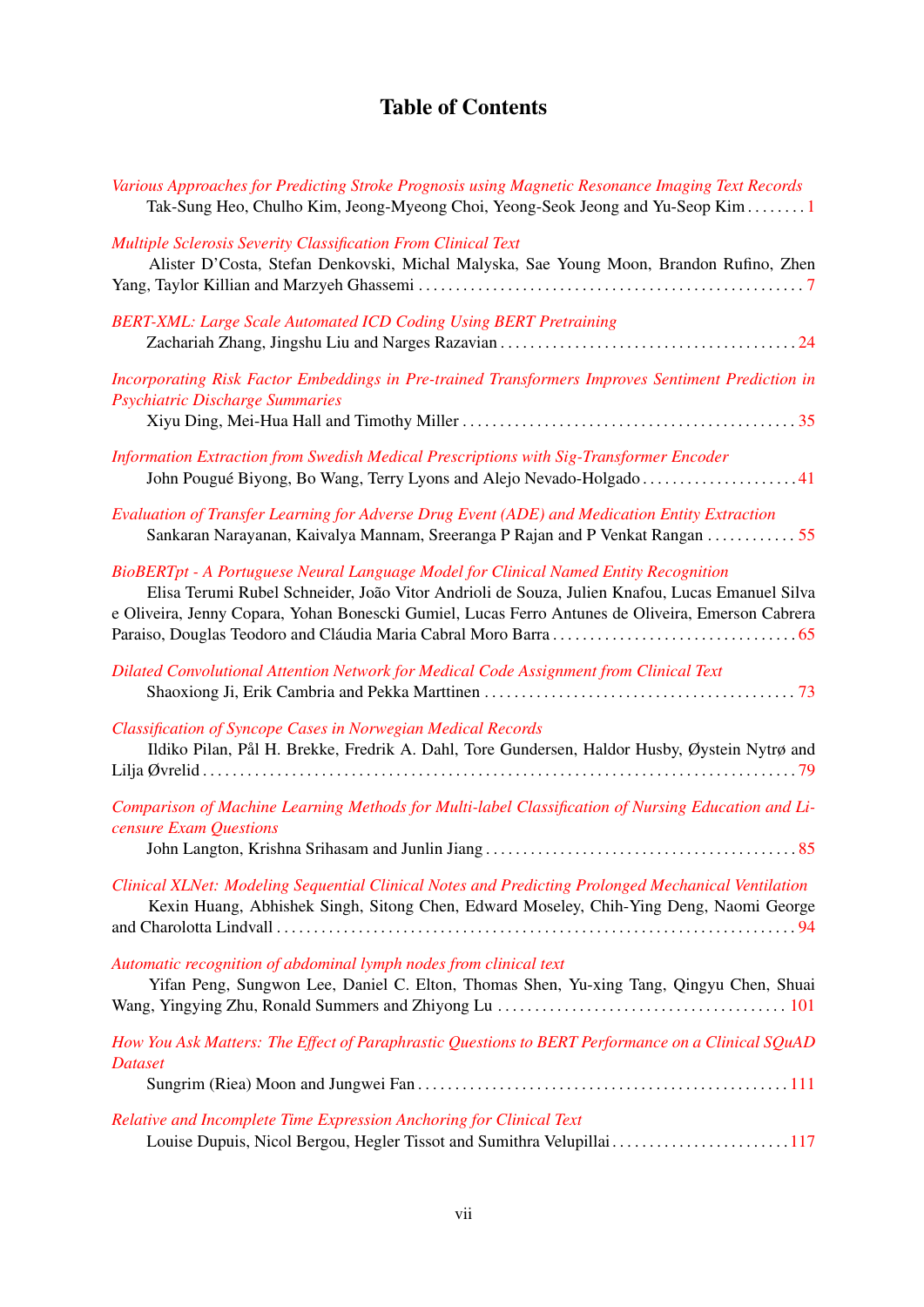| MeDAL: Medical Abbreviation Disambiguation Dataset for Natural Language Understanding Pretrain-<br>ing                                                                                                                                                                                                                                           |
|--------------------------------------------------------------------------------------------------------------------------------------------------------------------------------------------------------------------------------------------------------------------------------------------------------------------------------------------------|
| Knowledge Grounded Conversational Symptom Detection with Graph Memory Networks                                                                                                                                                                                                                                                                   |
| Pretrained Language Models for Biomedical and Clinical Tasks: Understanding and Extending the<br>State-of-the-Art                                                                                                                                                                                                                                |
| Assessment of DistilBERT performance on Named Entity Recognition task for the detection of Protected<br><b>Health Information and medical concepts</b>                                                                                                                                                                                           |
| Distinguishing between Dementia with Lewy bodies (DLB) and Alzheimer's Disease (AD) using Mental<br><b>Health Records: a Classification Approach</b><br>Zixu Wang, Julia Ive, Sinead Moylett, Christoph Mueller, Rudolf Cardinal, Sumithra Velupillai,                                                                                           |
| Weakly Supervised Medication Regimen Extraction from Medical Conversations                                                                                                                                                                                                                                                                       |
| <b>Extracting Relations between Radiotherapy Treatment Details</b><br>Danielle Bitterman, Timothy Miller, David Harris, Chen Lin, Sean Finan, Jeremy Warner, Raymond                                                                                                                                                                             |
| <b>Cancer Registry Information Extraction via Transfer Learning</b><br>Yan-Jie Lin, Hong-Jie Dai, You-Chen Zhang, Chung-Yang Wu, Yu-Cheng Chang, Pin-Jou Lu,<br>Chih-Jen Huang, Yu-Tsang Wang, Hui-Min Hsieh, Kun-San Chao, Tsang-Wu Liu, I-Shou Chang, Yi-<br>Hsin Connie Yang, Ti-Hao Wang, Ko-Jiunn Liu, Li-Tzong Chen and Sheau-Fang Yang201 |
| PHICON: Improving Generalization of Clinical Text De-identification Models via Data Augmentation                                                                                                                                                                                                                                                 |
| Where's the Question? A Multi-channel Deep Convolutional Neural Network for Question Identification<br>in Textual Data                                                                                                                                                                                                                           |
| Learning from Unlabelled Data for Clinical Semantic Textual Similarity                                                                                                                                                                                                                                                                           |
| Joint Learning with Pre-trained Transformer on Named Entity Recognition and Relation Extraction Tasks<br>for Clinical Analytics                                                                                                                                                                                                                  |
| Extracting Semantic Aspects for Structured Representation of Clinical Trial Eligibility Criteria                                                                                                                                                                                                                                                 |
| An Ensemble Approach to Automatic Structuring of Radiology Reports<br>Morteza Pourreza Shahri, Amir Tahmasebi, Bingyang Ye, Henghui Zhu, Javed Aslam and Timothy                                                                                                                                                                                 |
| Utilizing Multimodal Feature Consistency to Detect Adversarial Examples on Clinical Summaries                                                                                                                                                                                                                                                    |

Wenjie Wang, Youngja Park, Taesung Lee, Ian Molloy, Pengfei Tang and Li Xiong . . . . . . . . . . . [259](#page-0-0)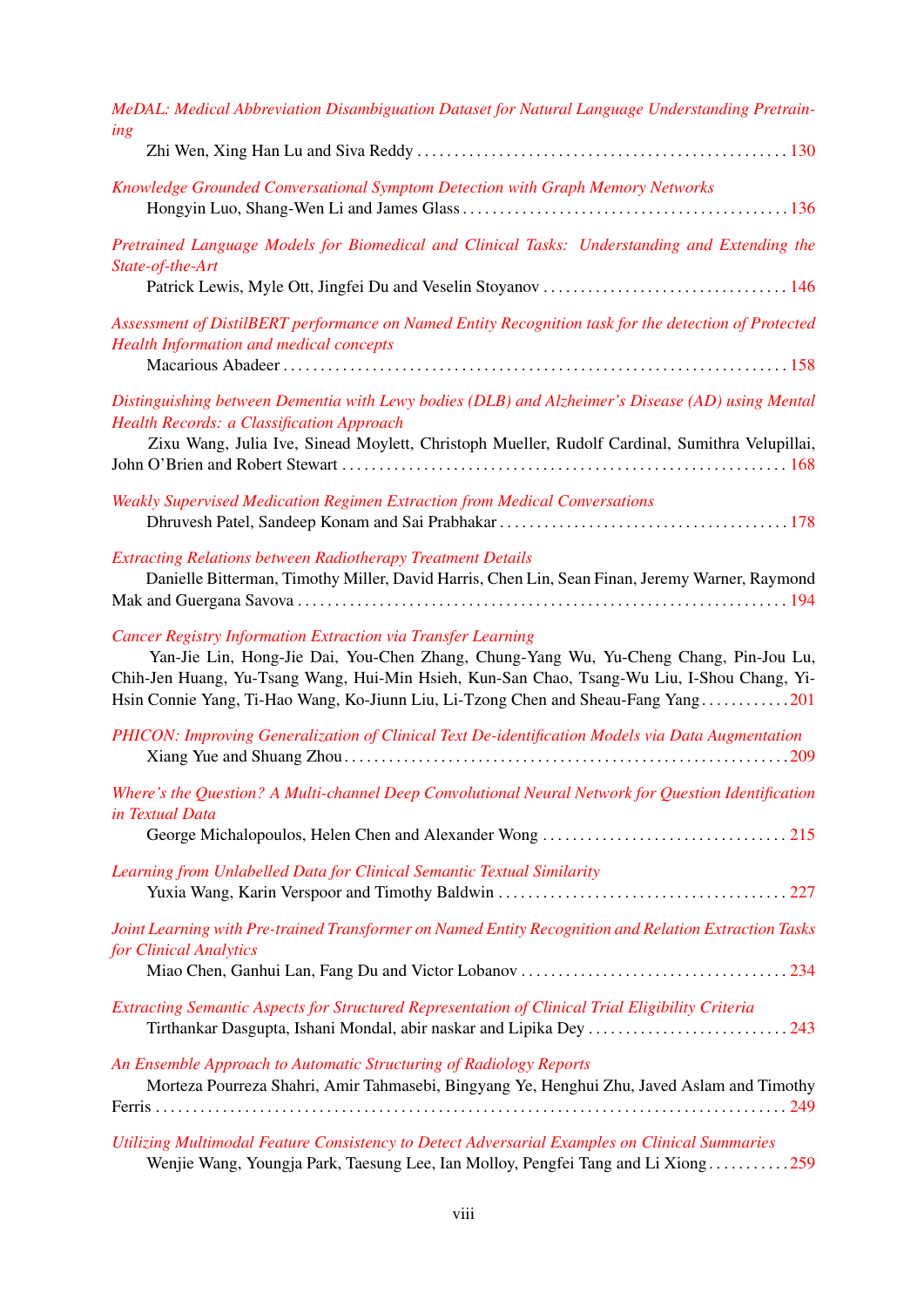| Advancing Seq2seq with Joint Paraphrase Learning                                                                                                                     |  |
|----------------------------------------------------------------------------------------------------------------------------------------------------------------------|--|
| On the diminishing return of labeling clinical reports                                                                                                               |  |
| The Chilean Waiting List Corpus: a new resource for clinical Named Entity Recognition in Spanish                                                                     |  |
| Analyzing Text Specific vs Blackbox Fairness Algorithms in Multimodal Clinical NLP<br>John Chen, Ian Berlot-Attwell, Xindi Wang, Safwan Hossain and Frank Rudzicz301 |  |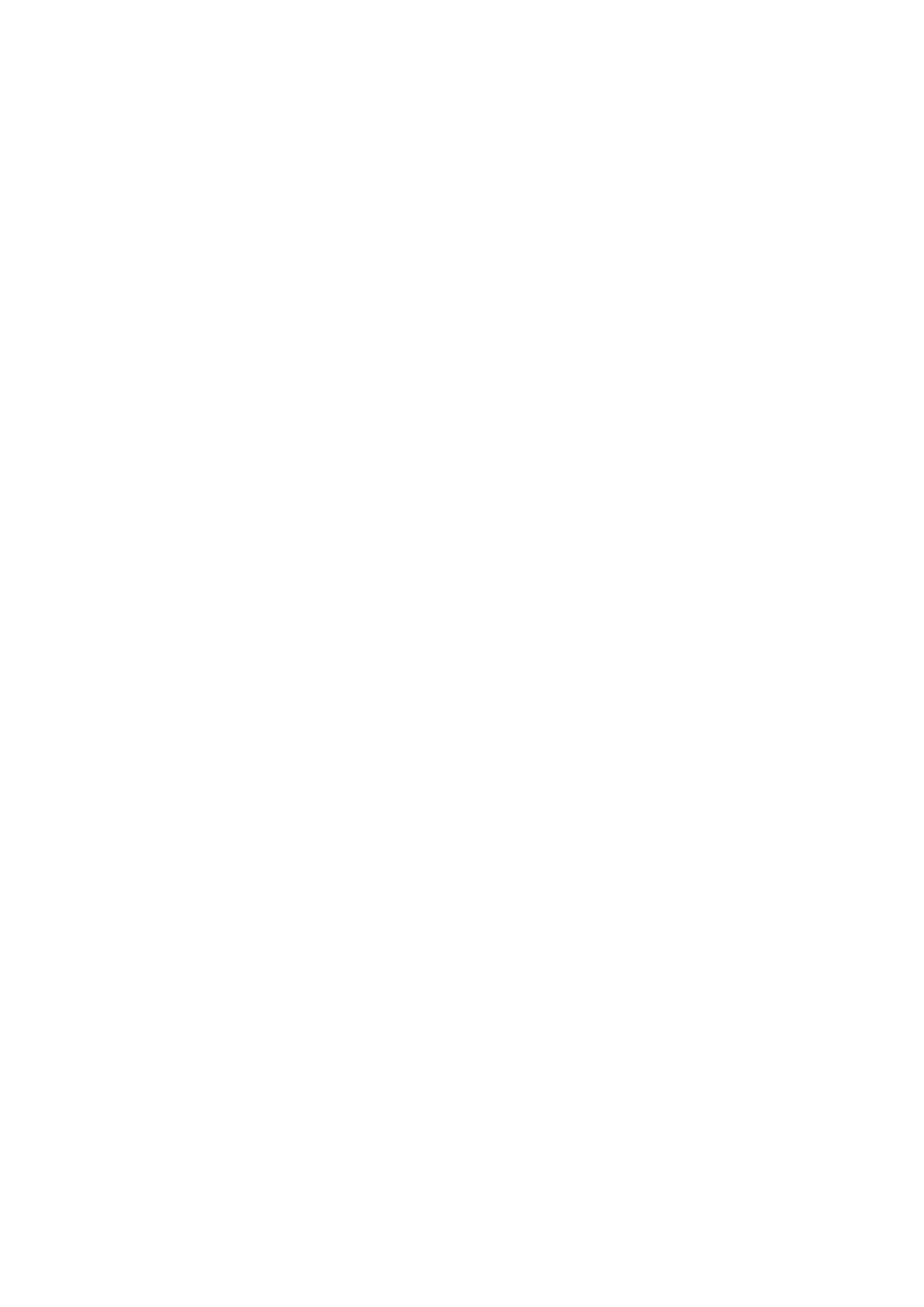# Conference Program

# 19 Nov 2020

# 09:00–10:00 Opening Session

- 09:00–09:45 *Keynote Talk: Deep Learning is Conquering Human Tasks. How Far Can it Go in Medicine? Advances, Challenges, and Future Directions* Hong Yu
- 09:45–10:00 *Keynote Q&A* Hong Yu

# 10:00–10:40 Oral Session 1

- 10:00–10:05 *[Various Approaches for Predicting Stroke Prognosis using Magnetic Resonance](#page-0-0) [Imaging Text Records](#page-0-0)* Tak-Sung Heo, Chulho Kim, Jeong-Myeong Choi, Yeong-Seok Jeong and Yu-Seop Kim
- 10:05–10:15 *[Multiple Sclerosis Severity Classification From Clinical Text](#page-0-0)* Alister D'Costa, Stefan Denkovski, Michal Malyska, Sae Young Moon, Brandon Rufino, Zhen Yang, Taylor Killian and Marzyeh Ghassemi
- 10:15–10:25 *[BERT-XML: Large Scale Automated ICD Coding Using BERT Pretraining](#page-0-0)* Zachariah Zhang, Jingshu Liu and Narges Razavian
- 10:25–10:40 *Oral Session 1: Q&A*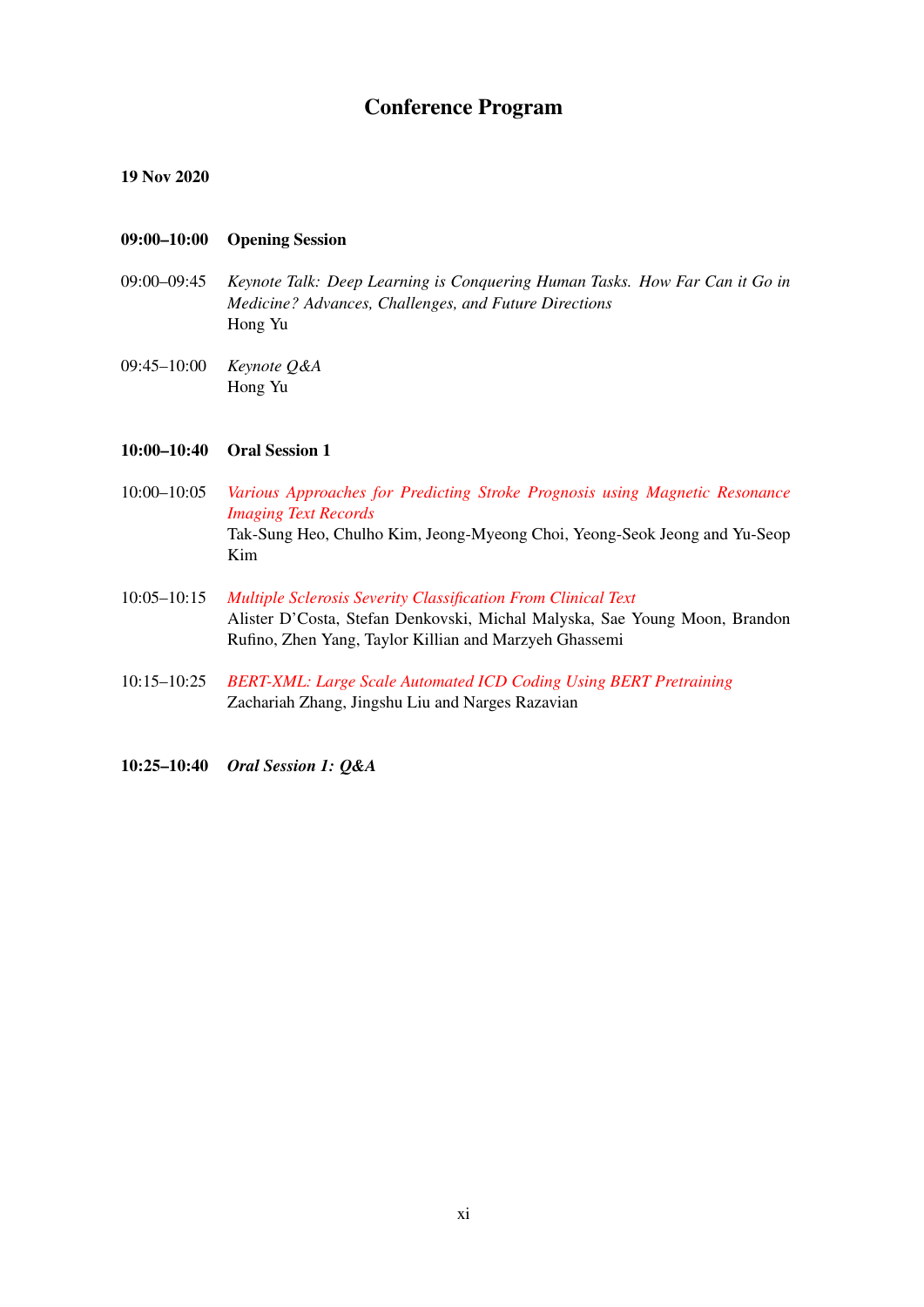#### 10:40–10:50 Coffee Break

# 10:50–11:40 Oral Session 2

- 10:50–10:55 *[Incorporating Risk Factor Embeddings in Pre-trained Transformers Improves Sen](#page-0-0)[timent Prediction in Psychiatric Discharge Summaries](#page-0-0)* Xiyu Ding, Mei-Hua Hall and Timothy Miller
- 10:55–11:05 *[Information Extraction from Swedish Medical Prescriptions with Sig-Transformer](#page-0-0) [Encoder](#page-0-0)* John Pougué Biyong, Bo Wang, Terry Lyons and Alejo Nevado-Holgado
- 11:05–11:15 *[Evaluation of Transfer Learning for Adverse Drug Event \(ADE\) and Medication](#page-0-0) [Entity Extraction](#page-0-0)* Sankaran Narayanan, Kaivalya Mannam, Sreeranga P Rajan and P Venkat Rangan
- 11:15–11:25 *[BioBERTpt A Portuguese Neural Language Model for Clinical Named Entity](#page-0-0) [Recognition](#page-0-0)* Elisa Terumi Rubel Schneider, João Vitor Andrioli de Souza, Julien Knafou, Lucas Emanuel Silva e Oliveira, Jenny Copara, Yohan Bonescki Gumiel, Lucas Ferro Antunes de Oliveira, Emerson Cabrera Paraiso, Douglas Teodoro and Cláudia Maria Cabral Moro Barra
- 11:25–11:40 *Oral Session 2: Q&A*

#### 11:40–12:00 Poster Teasers

- 11:40–11:41 *[Dilated Convolutional Attention Network for Medical Code Assignment from Clini](#page-0-0)[cal Text](#page-0-0)* Shaoxiong Ji, Erik Cambria and Pekka Marttinen
- 11:41–11:42 *[Classification of Syncope Cases in Norwegian Medical Records](#page-0-0)* Ildiko Pilan, Pål H. Brekke, Fredrik A. Dahl, Tore Gundersen, Haldor Husby, Øystein Nytrø and Lilja Øvrelid
- 11:42–11:43 *[Comparison of Machine Learning Methods for Multi-label Classification of Nursing](#page-0-0) [Education and Licensure Exam Questions](#page-0-0)* John Langton, Krishna Srihasam and Junlin Jiang
- 11:43–11:44 *[Clinical XLNet: Modeling Sequential Clinical Notes and Predicting Prolonged Me](#page-0-0)[chanical Ventilation](#page-0-0)* Kexin Huang, Abhishek Singh, Sitong Chen, Edward Moseley, Chih-Ying Deng, Naomi George and Charolotta Lindvall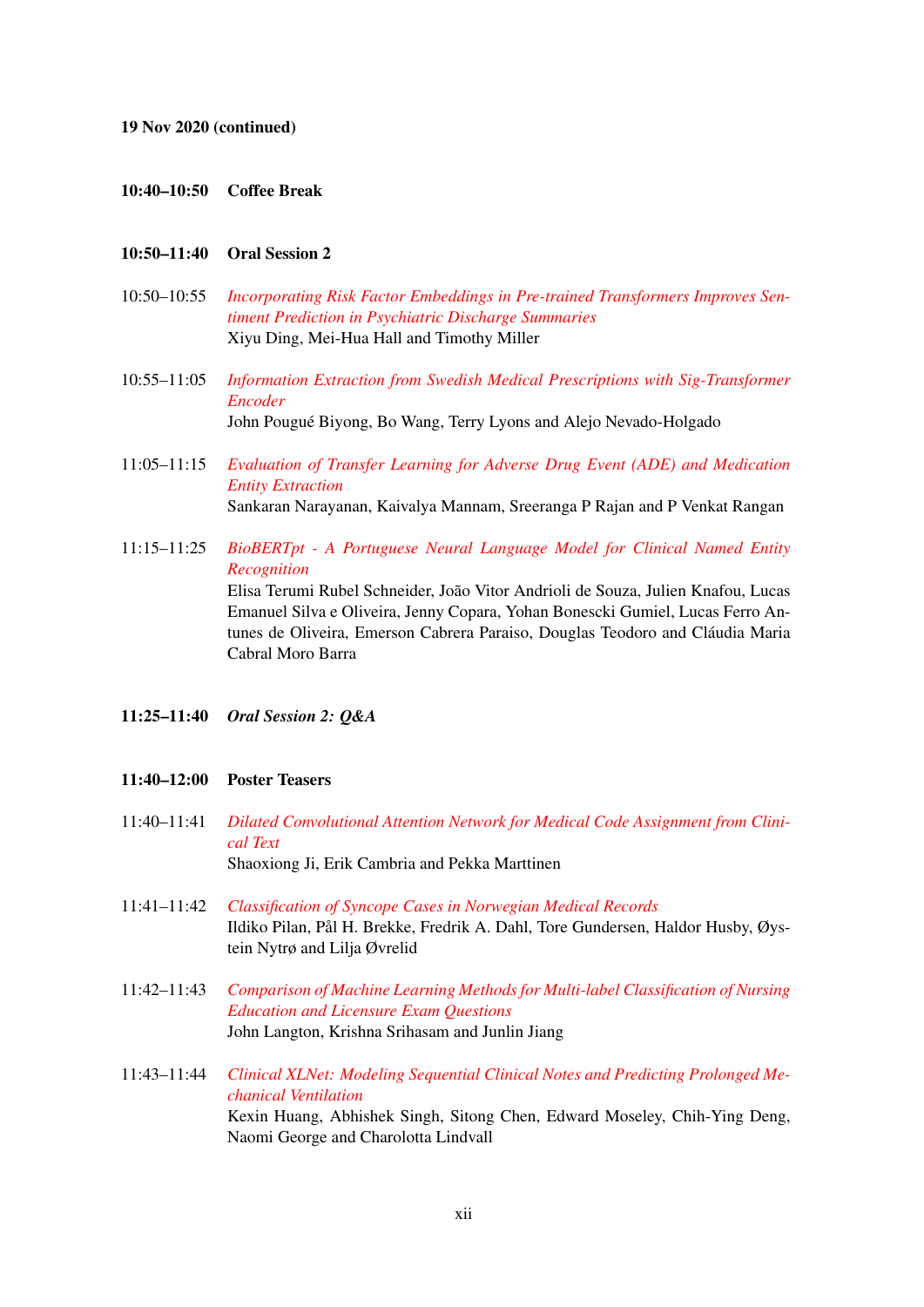- 11:44–11:45 *[Automatic recognition of abdominal lymph nodes from clinical text](#page-0-0)* Yifan Peng, Sungwon Lee, Daniel C. Elton, Thomas Shen, Yu-xing Tang, Qingyu Chen, Shuai Wang, Yingying Zhu, Ronald Summers and Zhiyong Lu
- 11:45–11:46 *[How You Ask Matters: The Effect of Paraphrastic Questions to BERT Performance](#page-0-0) [on a Clinical SQuAD Dataset](#page-0-0)* Sungrim (Riea) Moon and Jungwei Fan
- 11:46–11:47 *[Relative and Incomplete Time Expression Anchoring for Clinical Text](#page-0-0)* Louise Dupuis, Nicol Bergou, Hegler Tissot and Sumithra Velupillai
- 11:47–11:48 *[MeDAL: Medical Abbreviation Disambiguation Dataset for Natural Language Un](#page-0-0)[derstanding Pretraining](#page-0-0)* Zhi Wen, Xing Han Lu and Siva Reddy
- 11:48–11:49 *[Knowledge Grounded Conversational Symptom Detection with Graph Memory Net](#page-0-0)[works](#page-0-0)* Hongyin Luo, Shang-Wen Li and James Glass
- 11:49–11:50 *[Pretrained Language Models for Biomedical and Clinical Tasks: Understanding](#page-0-0) [and Extending the State-of-the-Art](#page-0-0)* Patrick Lewis, Myle Ott, Jingfei Du and Veselin Stoyanov
- 11:50–11:51 *[Assessment of DistilBERT performance on Named Entity Recognition task for the](#page-0-0) [detection of Protected Health Information and medical concepts](#page-0-0)* Macarious Abadeer
- 11:51–11:52 *[Distinguishing between Dementia with Lewy bodies \(DLB\) and Alzheimer's Disease](#page-0-0) [\(AD\) using Mental Health Records: a Classification Approach](#page-0-0)* Zixu Wang, Julia Ive, Sinead Moylett, Christoph Mueller, Rudolf Cardinal, Sumithra Velupillai, John O'Brien and Robert Stewart
- 11:52–11:53 *[Weakly Supervised Medication Regimen Extraction from Medical Conversations](#page-0-0)* Dhruvesh Patel, Sandeep Konam and Sai Prabhakar
- 11:53–11:54 *[Extracting Relations between Radiotherapy Treatment Details](#page-0-0)* Danielle Bitterman, Timothy Miller, David Harris, Chen Lin, Sean Finan, Jeremy Warner, Raymond Mak and Guergana Savova
- 11:54–11:55 *[Cancer Registry Information Extraction via Transfer Learning](#page-0-0)* Yan-Jie Lin, Hong-Jie Dai, You-Chen Zhang, Chung-Yang Wu, Yu-Cheng Chang, Pin-Jou Lu, Chih-Jen Huang, Yu-Tsang Wang, Hui-Min Hsieh, Kun-San Chao, Tsang-Wu Liu, I-Shou Chang, Yi-Hsin Connie Yang, Ti-Hao Wang, Ko-Jiunn Liu, Li-Tzong Chen and Sheau-Fang Yang
- 11:55–11:56 *[PHICON: Improving Generalization of Clinical Text De-identification Models via](#page-0-0) [Data Augmentation](#page-0-0)* Xiang Yue and Shuang Zhou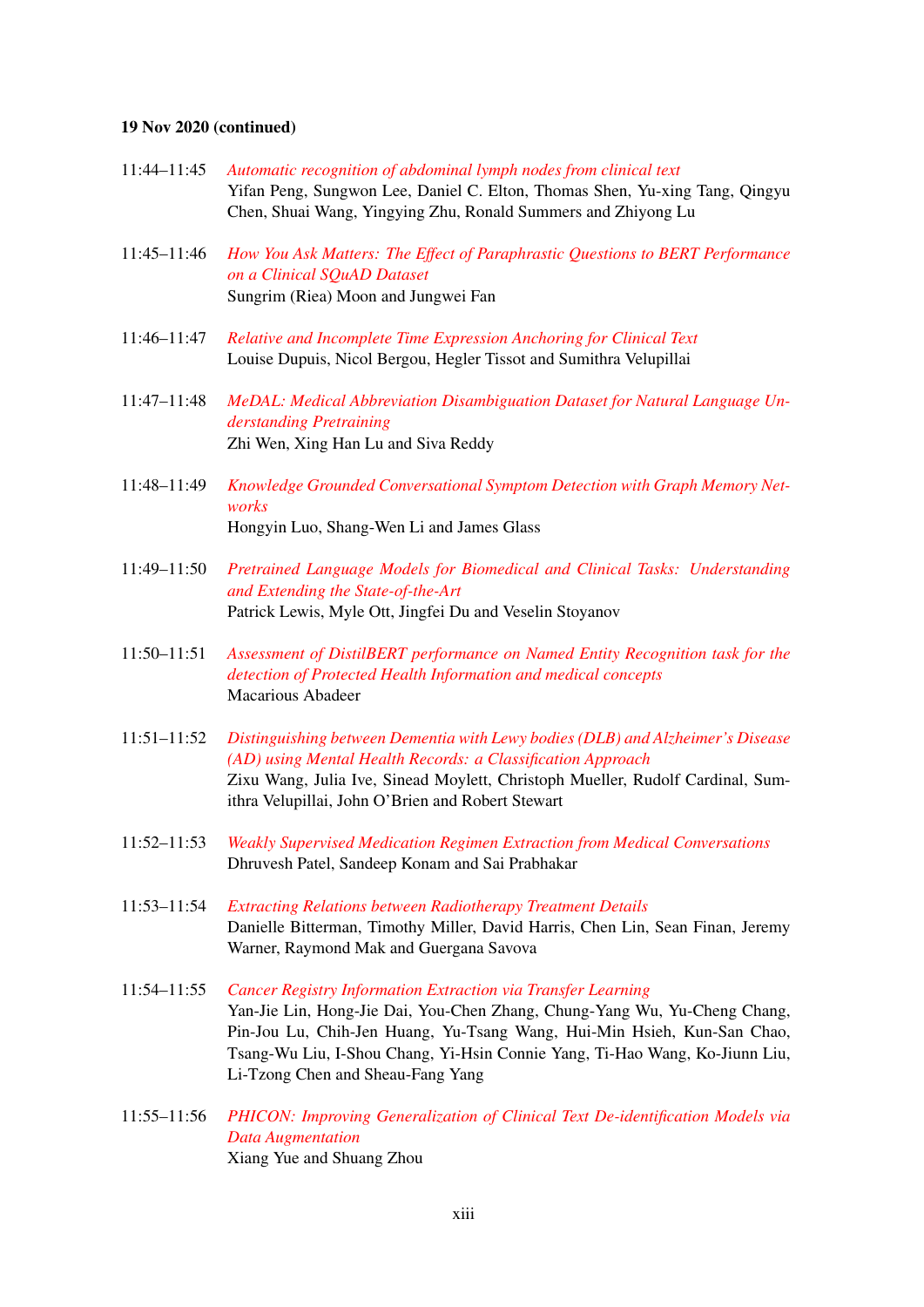| $11:56 - 11:57$ | Where's the Question? A Multi-channel Deep Convolutional Neural Network for |
|-----------------|-----------------------------------------------------------------------------|
|                 | Question Identification in Textual Data                                     |
|                 | George Michalopoulos, Helen Chen and Alexander Wong                         |

- 11:57–11:58 *[Learning from Unlabelled Data for Clinical Semantic Textual Similarity](#page-0-0)* Yuxia Wang, Karin Verspoor and Timothy Baldwin
- 11:58–11:59 *[Joint Learning with Pre-trained Transformer on Named Entity Recognition and Re](#page-0-0)[lation Extraction Tasks for Clinical Analytics](#page-0-0)* Miao Chen, Ganhui Lan, Fang Du and Victor Lobanov
- 12:00–13:20 Poster Session & Lunch

# 13:20–14:10 Oral Session 3

- 13:20–13:25 *[Extracting Semantic Aspects for Structured Representation of Clinical Trial Eligi](#page-0-0)[bility Criteria](#page-0-0)* Tirthankar Dasgupta, Ishani Mondal, abir naskar and Lipika Dey
- 13:25–13:35 *[An Ensemble Approach to Automatic Structuring of Radiology Reports](#page-0-0)* Morteza Pourreza Shahri, Amir Tahmasebi, Bingyang Ye, Henghui Zhu, Javed Aslam and Timothy Ferris
- 13:35–13:45 *[Utilizing Multimodal Feature Consistency to Detect Adversarial Examples on Clin](#page-0-0)[ical Summaries](#page-0-0)* Wenjie Wang, Youngja Park, Taesung Lee, Ian Molloy, Pengfei Tang and Li Xiong
- 13:45–13:55 *[Advancing Seq2seq with Joint Paraphrase Learning](#page-0-0)* So Yeon Min, Preethi Raghavan and Peter Szolovits
- 13:55–14:10 *Oral Session 3: Q&A*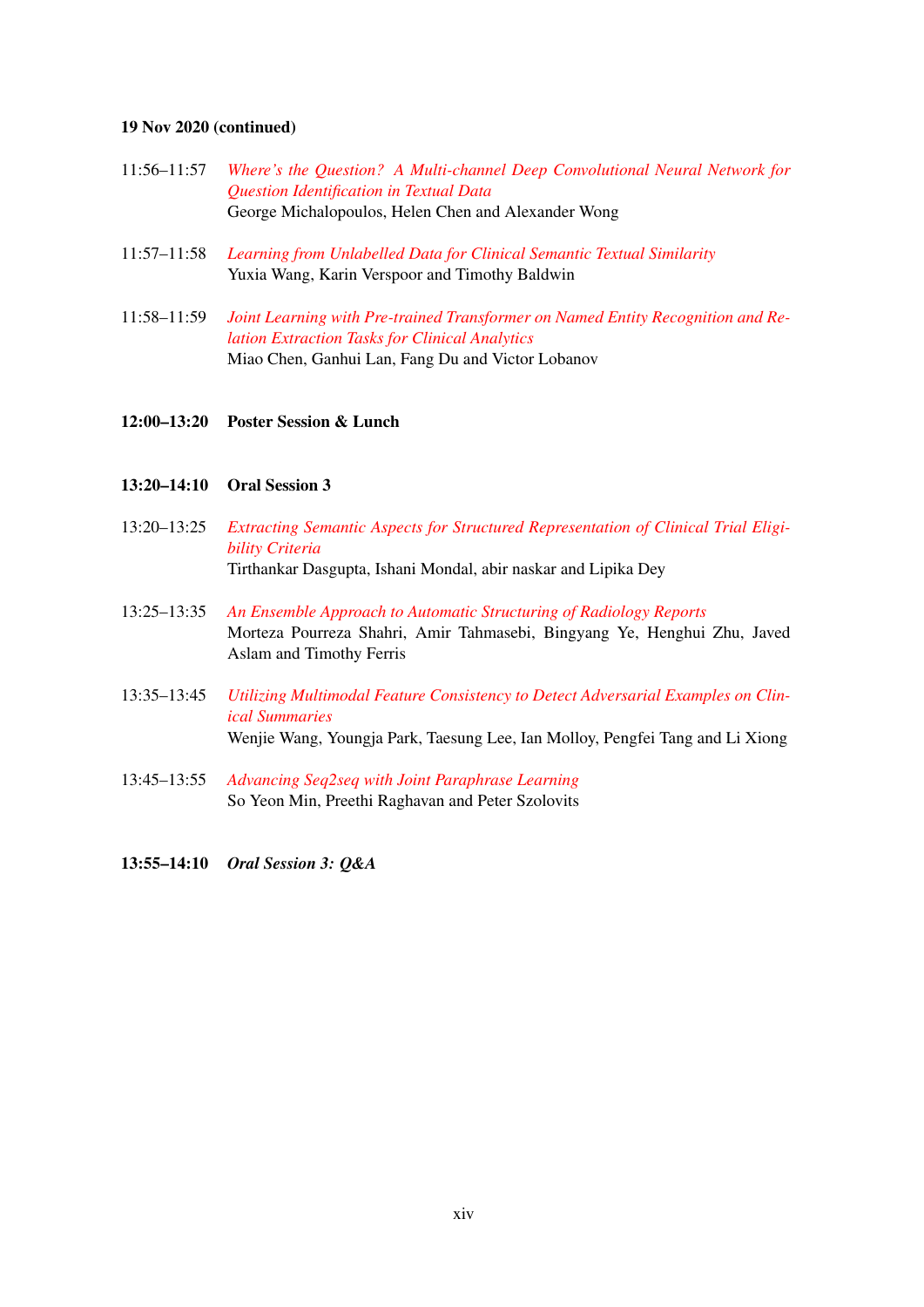#### 14:10–14:55 EMNLP Findings Session 1

- 14:10–14:15 *Learning to Generate Clinically Coherent Chest X-Ray Reports* Justin Lovelace, Bobak Mortazavi
- 14:15–14:20 *Learning Visual-Semantic Embeddings for Reporting Abnormal Findings on Chest X-rays*

Jianmo Ni, Chun-Nan Hsu, Amilcare Gentili, Julian McAuley

- 14:20–14:30 *Characterizing the Value of Information in Medical Notes* Chao-Chun Hsu, Shantanu Karnwal, Sendhil Mullainathan, Ziad Obermeyer, Chenhao Tan
- 14:30–14:40 *PharmMT: A Neural Machine Translation Approach to Simplify Prescription Directions* Jiazhao Li, Corey Lester, Xinyan Zhao, Yuting Ding, Yun Jiang, V.G.Vinod Vydiswaran
- 14:40–14:55 *EMNLP Findings Session 1: Q&A*
- 14:55–15:05 Coffee Break

#### 15:05–15:50 EMNLP Findings Session 2

- 15:05–15:15 *A Dual-Attention Network for Joint Named Entity Recognition and Sentence Classification of Adverse Drug Events* Susmitha Wunnava, Xiao Qin, Tabassum Kakar, Xiangnan Kong, Elke A. Rundensteiner
- 15:15–15:25 *Dr. Summarize: Global Summarization of Medical Dialogue by Exploiting Local Structures* Anirudh Joshi, Namit Katariya, Xavier Amatriain, Anitha Kannan
- 15:25–15:35 *Generating Accurate Electronic Health Assessment from Medical Graph* Zhichao Yang, Hong Yu

#### 15:35–15:50 *EMNLP Findings Session 2: Q&A*